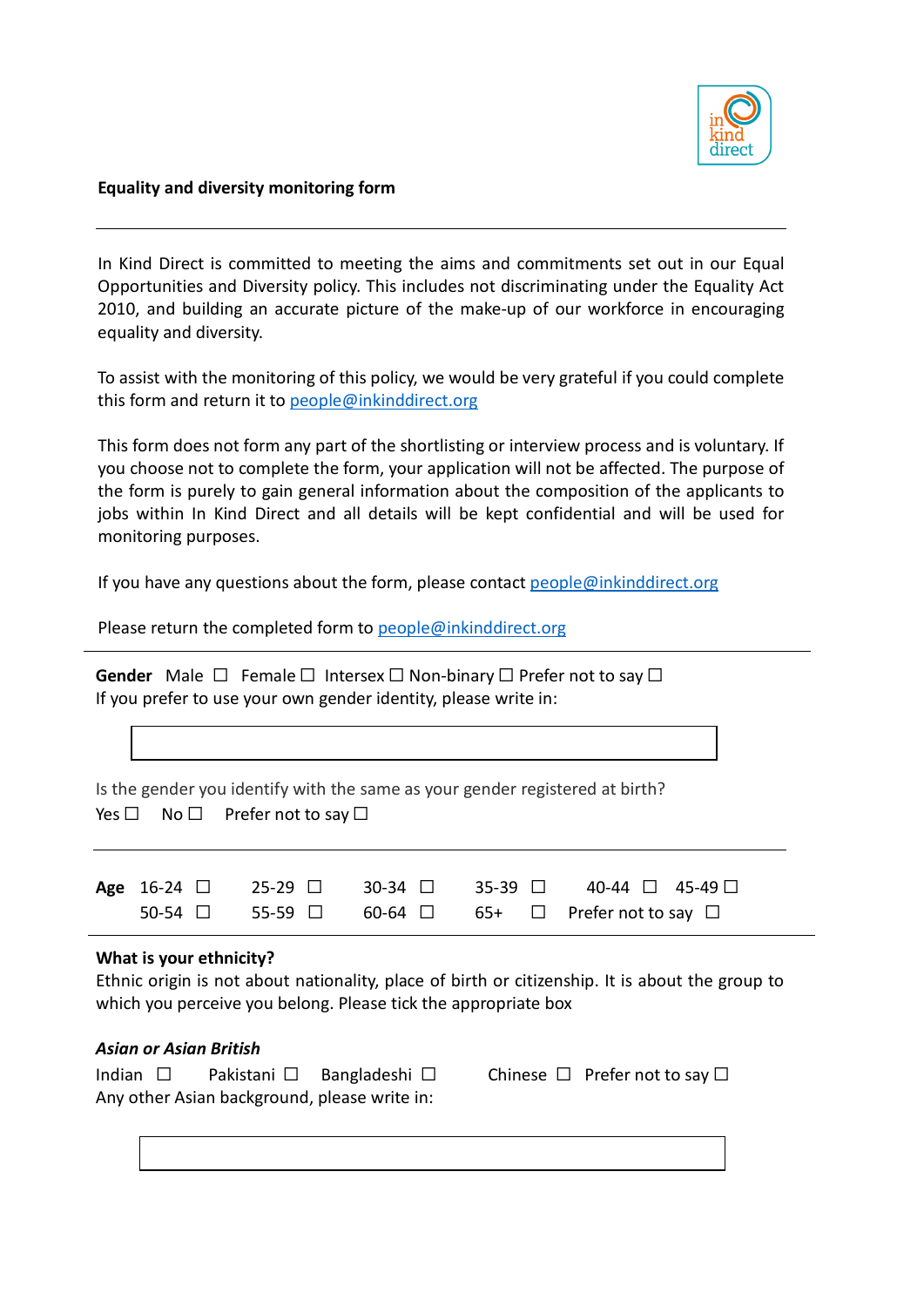

### *Black, African, Caribbean or Black British*

African □ Caribbean □ Prefer not to say □

Any other Black, African or Caribbean background, please write in:

# *Mixed or Multiple ethnic groups*

| White and Black Caribbean |  | White and Black African $\square$ | White and Asian $\square$                                                                     |
|---------------------------|--|-----------------------------------|-----------------------------------------------------------------------------------------------|
|                           |  |                                   | Prefer not to say <b>sqrt</b> Any other Mixed or Multiple ethnic background, please write in: |

*White*

| English $\Box$ |  | Welsh $\Box$ Scottish $\Box$ Northern Irish $\Box$ Irish $\Box$                                       |  |
|----------------|--|-------------------------------------------------------------------------------------------------------|--|
|                |  | $\mathsf{D}$ attisk i $\Box$ . Over a substantial Taxanalle a $\Box$ . Notice a set to see the $\Box$ |  |

|  | British $\Box$ Gypsy or Irish Traveller $\Box$ Prefer not to say $\Box$ |  |  |
|--|-------------------------------------------------------------------------|--|--|
|--|-------------------------------------------------------------------------|--|--|

Any other White background, please write in:

## *Other ethnic group*

Arab  $\Box$  Prefer not to say  $\Box$  Any other ethnic group, please write in:

# **Do you consider yourself to have a disability or health condition?**

Yes □ No □ Prefer not to say □

What is the effect or impact of your disability or health condition on your work? Please write in here:

The information in this form is for monitoring purposes only. If you believe you need a

'reasonable adjustment', then please discuss this with your manager, or the manager running the recruitment process if you are a job applicant.